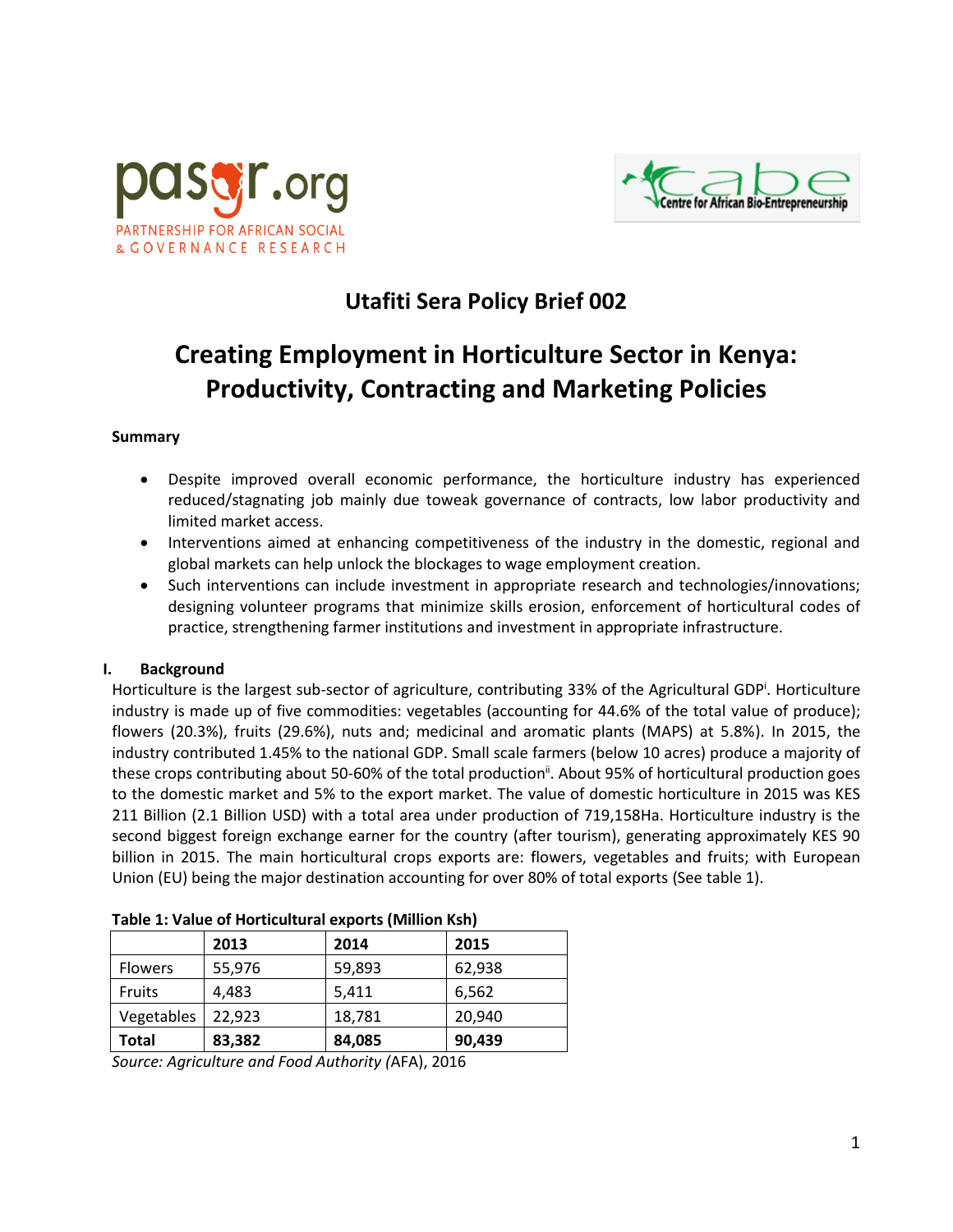This Policy Brief presents findings from a study done to understand the blockages to employment in agriculture and agri-processing in Kenya (Mitullah et al., 2016) and a synthesis of policy recommendations from Utafiti Sera forum which discussed the same.

## *Horticulture is a major employer*

Horticulture industry directly employs approximately 6 million people while 3.5 million people benefit indirectly through related activities. There is high concentration of women and youth at various stages of the value chain. Between 2005 and 2015, employment in the cut flower industry witnessed a steady growth in job creation, accounting for over 65% of all new jobs created in agriculture sector (Ibid). The floriculture industry employs approximately 500,000 people and impacting over 2 million livelihoods.





## **II. Blockages of employment creation in horticulture sector**

The main blockages to employment creation in the horticulture industry are: low labor productivity, weak governance of contracts and limited access to markets.

## *i. Low labor productivity*

 $\overline{a}$ 

According to ILO (2013)<sup>iv</sup>, agricultural labor productivity (which is represents the amount of output per unit of input) in Kenya has been on the decline for the last three decades. For instance, in 1980, agricultural labor productivity was about US\$400 but by 2010, it had fallen to US\$350 (in constant 2000 purchasing power parity, PPP<sup>1</sup> dollars), marking a 12 per cent decline. The Kenyan Government recognizes the critical role of productivity in realizing the aspirations of the *Kenya Vision 2030* and Kenya Constitution 2010.

Although Kenya has made advancements in provision of secondary and tertiary education, vocational skills' training has been weak yet all the three are essential factors in productivity growth. The World Bank's Kenya Economic Update<sup>v</sup> echoes that lack of training opportunities after school which undermines labour productivity in the country. These on-job training opportunities build cognitive skills, which are a strong prerequisite for formal wage employment. In addition, the second Medium Term Plan (MTP 2)  $\dot{v}$  outlines inadequate infrastructure and obsolete technology in industrial training centers as major challenges affecting productivity of labour.

Source: Economic Survey, 2015iii

<sup>1</sup> Purchasing power *parity* means equalising the purchasing power of two currencies by taking into account cost of living and inflation differences.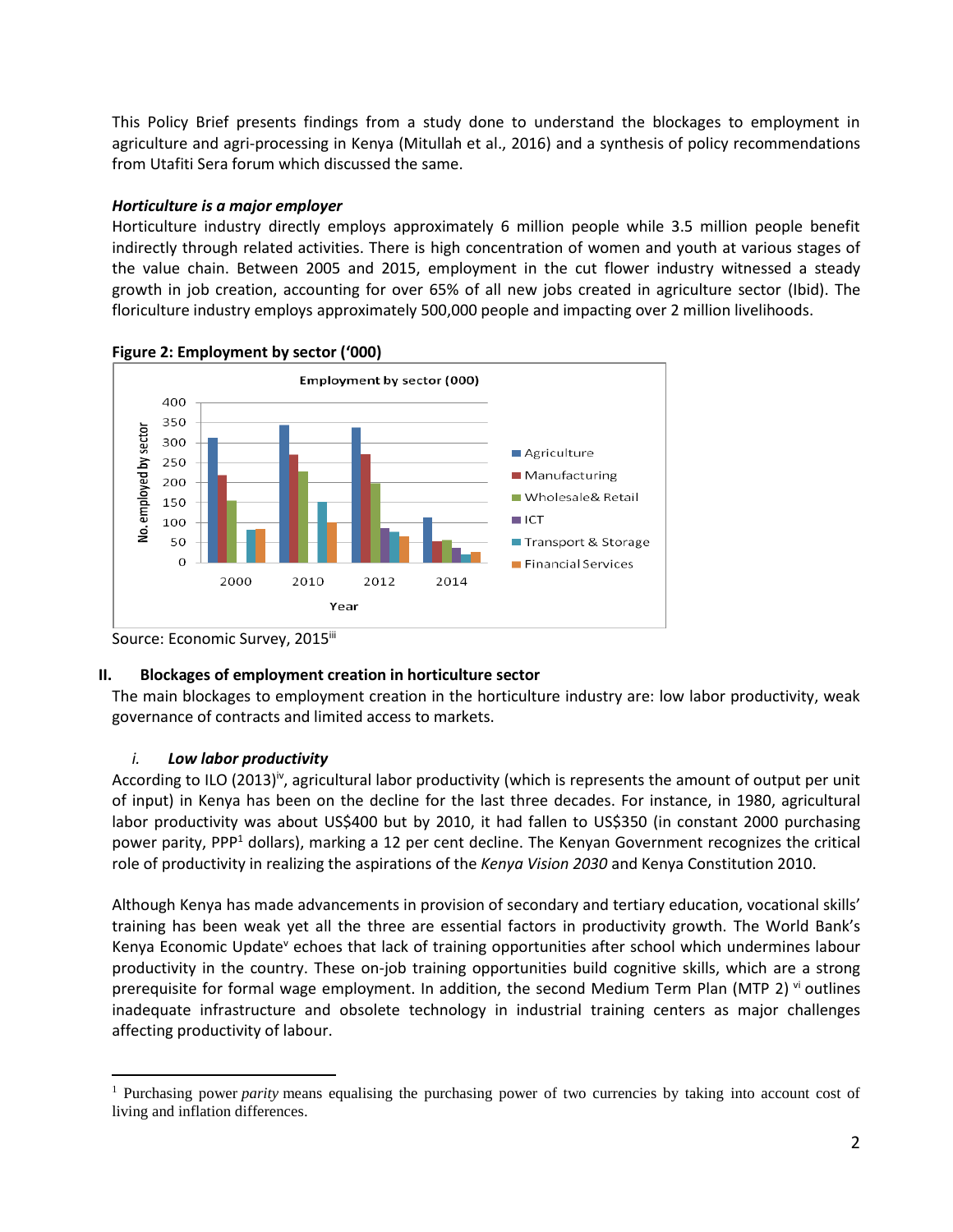Low labour productivity in the horticulture sub-sector is characterised by mismatch between educational training, research and the industry requirements; and inadequate access to capital for investment in expanding production or in labor-enhancing technologies/innovations. This forces large scale producers to invest additional resources in specialized training of employees, mechanization, automation of activities and employment of more skilled laborers as opposed to semi-skilled laborers. Although Kenya provides tax rebates for such investments, most horticultural companies shy away from making claims because the process is long and tedious. Also, the low input system and limited level of investment by the majority smallholder horticultural farmers limit labor productivity. The youth (15-34 years) who constitute two thirds of the labour force are the most affected by low labour productivity (World Bank, 2014b, 2016; NESC, 2010, 2011; KIPPRA, 2011, 2012). Thus, increased employment can only be assured with new investments, which are not forthcoming owing to the reducing/stagnating profitability in the sector and initial high investment costs.

#### *ii. Weak contract governance*

Contract farming is an institutional innovation that addresses severe shortages of finance, inputs, technical support and markets. It is through contract farming that smallholder horticultural farmers are able to participate in formal horticultural production and marketing. A major challenge to improved governance of contracts has been delayed review and enforcement of the horticulture code of practice-KS 1758. This code provides among other things, guidelines for contractual agreements between the producer and dealer in the industry and for development of legally binding contracts. Until 2015 (when the process of review began), the code of practice had gone for over 10 years without review. Yet, the horticulture industry is highly dynamic (in terms of production, market requirements and consumer demands) and requires constant review of standards in line with global requirements as well as supportive policy frameworks for implementation of the same. Another contribution to weak governance of contracts is weak farmer institutions. Weak farmer institutions makes it difficult for investors to determine potential for production, it also limits access to domestic and export markets and leads to frequent breaching of rules by either of the parties to the contract. All these limitations of weak farmer institutions serve to reduce potential gains of contracts. Consequently, the weak governance of contracts leads to shrinking opportunities for employment creation and narrowing source of livelihoods for the smallholder farmers.

## *iii. Limited access to markets*

Although the market for fruits and vegetables across Africa has been rising due to increasing urbanization and rise of the middle income consumers supported by changes in consumer habits to healthy-eating, market access has been a major challenge for majority of smallholder farmers. If well tapped, the expansion in domestic and regional markets can increase opportunities for wage employment creation for many African economies. To do so, countries such as Kenya will need to support small scale farmers to overcome: a) limited access to information on market requirements, b) irregular supply due to overreliance on rain-fed production and; c) limited uptake of post-harvest technologies which could enhance longevity of the produce and enhance sale of high value processed goods. Since most smallholder farmers operate independently (thereby limiting their bargaining power in the market), governments need to put in place measures to strengthen farmers unions including supportive regulatory environment for them.

## **III. Policy Implications**

The challenges highlighted above should push stakeholders to think about innovative interventions aimed at enhancing competitiveness of the industry in the domestic, regional and global markets. Going forward, policies to address the highlighted challenges will need to focus on fast-tracking enforcement of legal and regulatory frameworks including strengthening the same through regular reviews. Strong norms and enforcement mechanisms have the potential to improve governance of contracts leading to increases in